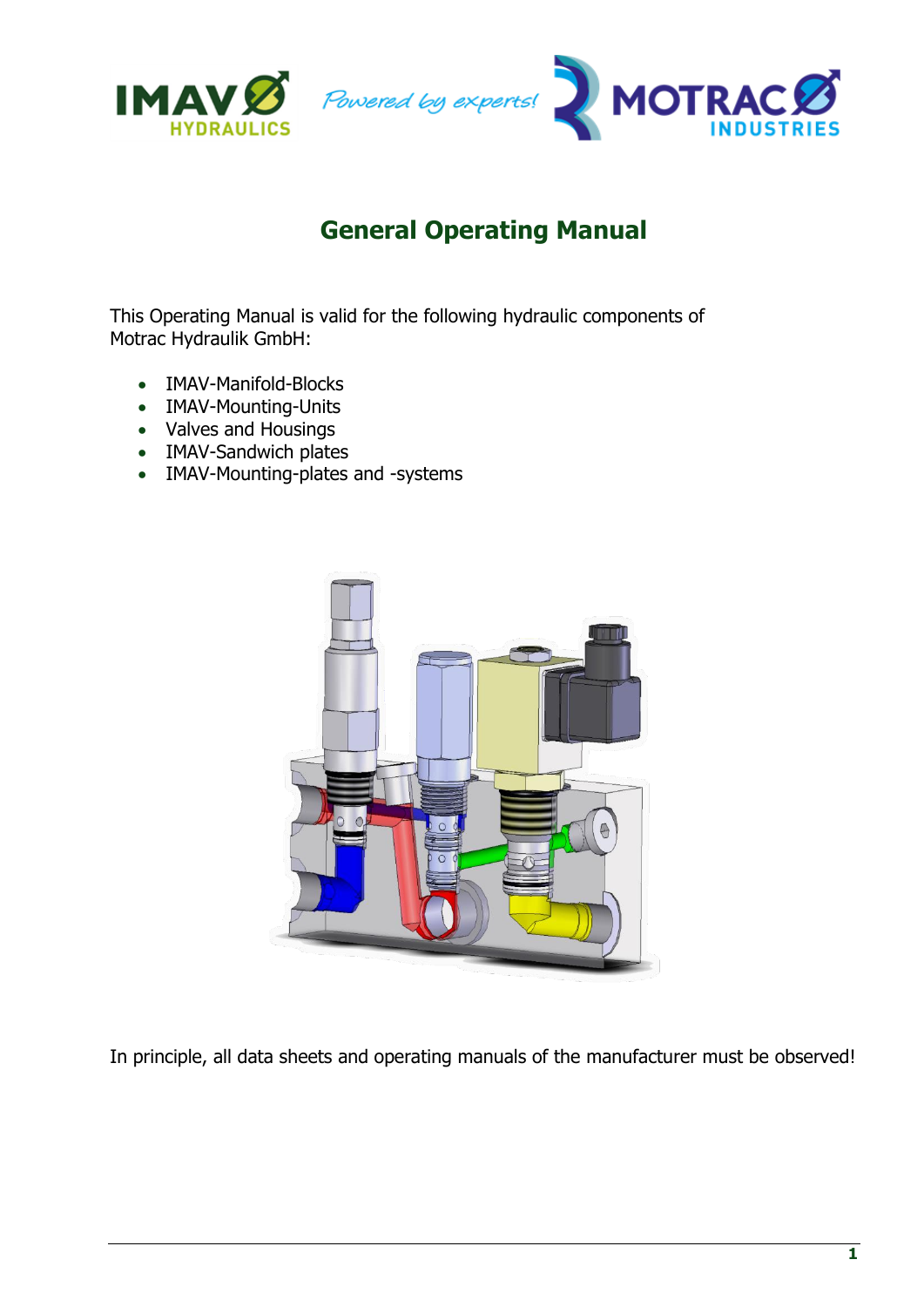



### **Table of Contents**

| <b>Explanation of Symbols</b> |                                              | page 3 |
|-------------------------------|----------------------------------------------|--------|
| <b>Exclusion of Liability</b> |                                              | page 3 |
| Safety Information            |                                              | page 4 |
| Technical Data                |                                              | page 5 |
| General Information           |                                              |        |
|                               | Packaging - Transport - Storage              | page 5 |
|                               | Assembly - Start - Maintenance - Disassembly | page 6 |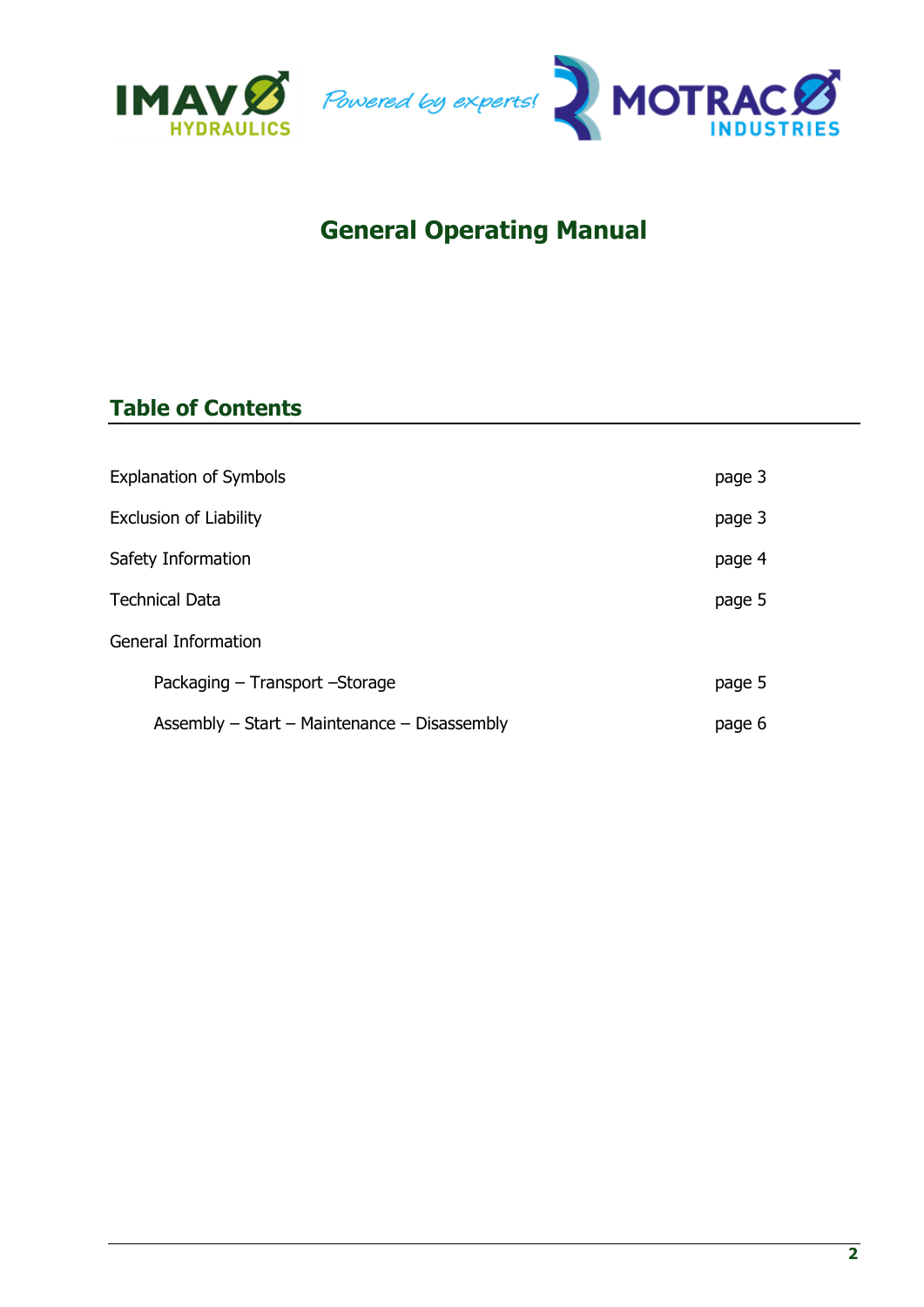



### **Explanation of Symbols**



Important information is designated by this symbol. This information is to be observed in order to avoid damage to people or property.

Caution! This is special information. In order to avoid damage to people or property these regulations must be observed at all times!

#### **In case of difficulties always contact the maintenance personnel or the manufacturer**.

#### **Exclusion of Liability**

This technical documentation is to be read with care. At all times, it must be kept within easy reach of the product concerned or the higher level assembly.

This information is directed exclusively toward qualified personal and convey all the information for the correct use of our products.

#### **This documentation is not a substitute for the qualified competence of a technician!**

Under any one of the following conditions MOTRAC-Hydraulik GmbH will not be liable to any claims:

- the article is being used or put to use improperly
- the assembly, installation and maintenance has not been carried out by qualified technicians.
- in case of incorrect assembly and installation
- if failure has been caused by the electric current
- as soon as unauthorized interference or adjustments have been made to the articles we have supplied
- the operating manual has not been observed
- the key technical data of this article has not been observed

Severe damage to people and property can be caused by improper or unintended use. This technical documentation gives the qualified and competent user and technical personnel the information required for proper use of our products.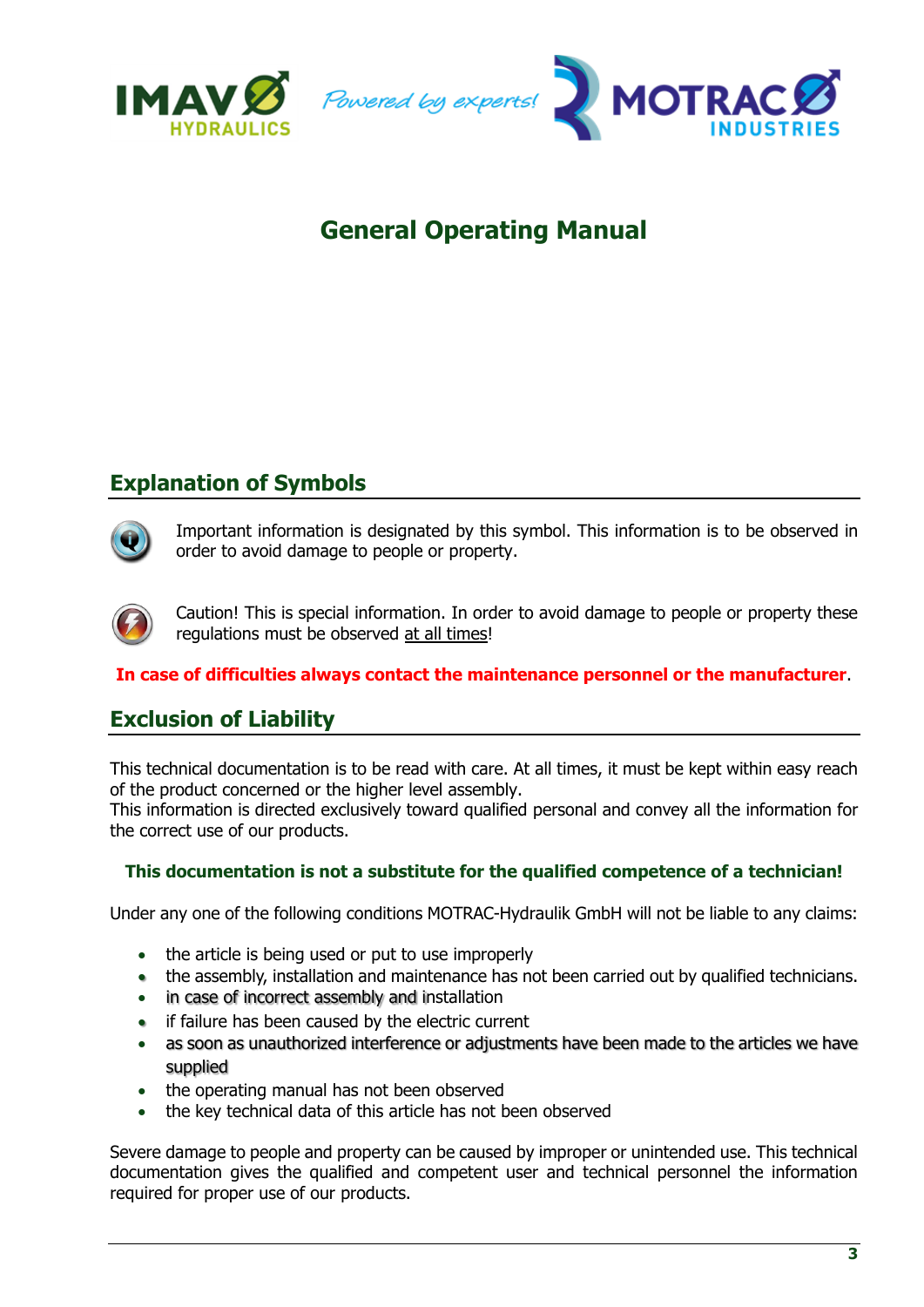

In principle, beside all the information in our operating manual, all valid health protection and safety requirements are also to be observed!

### **Safety Information**



Excess within the hydraulic-system can possibly lead to severe damage to people or property.

The max. pressure must not be exceeded!



The hydraulic components may not be used in areas subject to explosion hazards!



No changes or manipulation may be carried out on articles supplied by IMAV. Even "small" adjustments (for example: to loosen valves screws) can possibly lead to severe damage to people or property.



All required assembly, maintenance and disassembly work is to be carried out at all times under strict adherence to all valid safety regulations. Before beginning any work the whole system is to be shut down, the system must to be depressurized and be secured against unauthorized re-start.



- All work is to be carried out under maximum safety conditions at all times.
- Prescribed safety equipment is to be employed.
- During any work maximum cleanliness is to be observed. All openings are to be closed immediately with suitable plugs.
- Only clean and undamaged tools are to be employed.



The following types of danger can occur when dealing with the hydraulic components:

- electrical danger: electric shock (high voltage and current)
- danger of fire: on overheating due to overload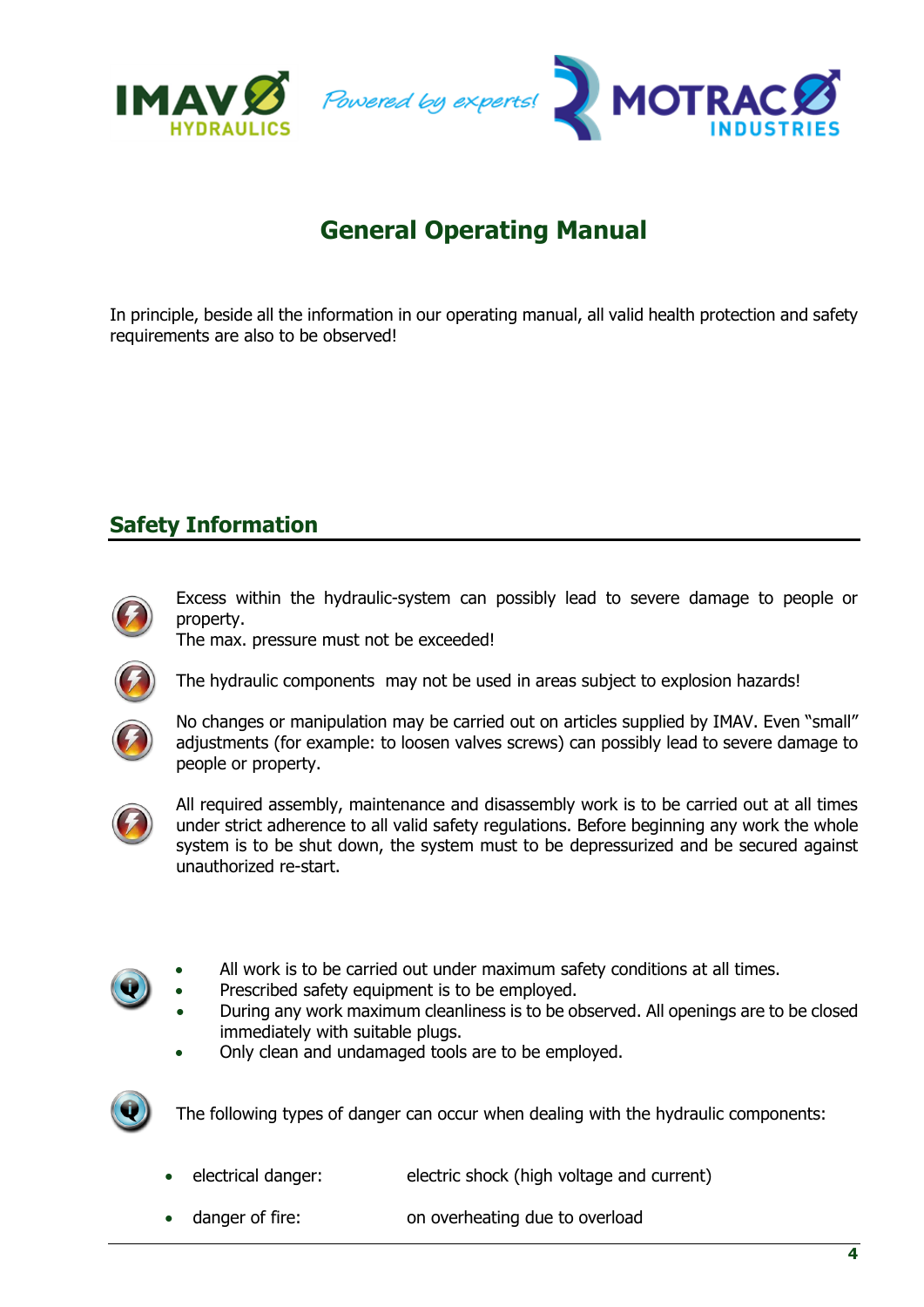



sources of ignition in case of danger of fire or explosion

- physical stress: weight of the individual components ergonomic stress due to the type of layout
- danger of heat: contact with hot process liquids and gases and hot surfaces
- pollution by environment: climate pollution polluting agents

### **Technical Data**

The technical details can be found in our technical data sheets.

You can order these data sheets from MOTRAC, or download from the internet at www.imavhydraulik.com

Component data sheet can be obtained from MOTRAC, or downloaded from the web site of the manufacturer.

The respective datasheets are constituent parts of the documentation of our hydraulic components. All constituent parts of the documentation must be saved collectively.

#### **General Information**

In addition to the previously described points the following points must be observed!

#### **Packaging – Transport – Storage**

- The individual components are not to be damaged.
- The goods supplied may only be transported and stored in the proper original packaging.
- The original packaging is to be saved for any possible return delivery.
- Transport damage must be reported without delay in writing to the haulage contractor commissioned and to MOTRAC-Hydraulik GmbH.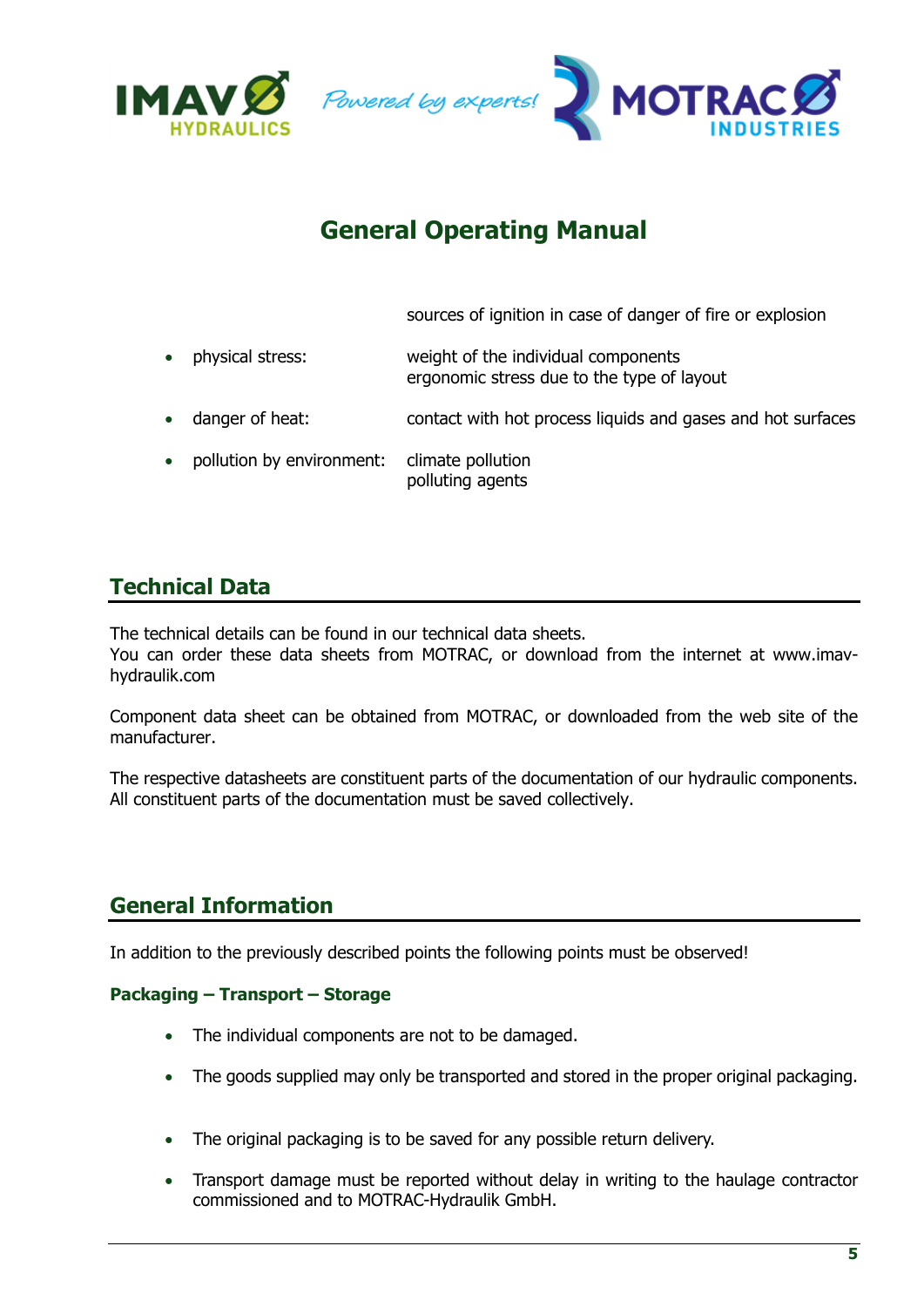

- The housing must remain closed during storage and may only be opened directly before assembly.
- The goods must be stored in a dry place.
- Suitable lifting equipment is to be used during transport.

#### **Assembly – Start Up – Maintenance – Disassembly**

Before the installation all installation-surfaces and cavities must be checked for dirt or damage. When required the installation-surfaces and cavities must to be clean carefully. Also all seals must be checked for completeness and serviceability.

During installation of electrical components all regulations must be adhered to. Such installations use to be carried out by a qualified electrician.

All operating manuals of the manufacturer are to be consulted, particularly the tightening torque of the components!

For manifold blocks, subplates and housings from MOTRAC the following tightening torques are to be observed:

| <b>Measuring- and Threaded Pipe Fittings</b> |                   |                     |                   |  |
|----------------------------------------------|-------------------|---------------------|-------------------|--|
| size                                         | tightening torque | size                | tightening torque |  |
| G1/8"                                        | <b>12 Nm</b>      | M 10 x 1            | <b>12 Nm</b>      |  |
| G1/4"                                        | 30 Nm             | M 12 x 1,5          | 20 Nm             |  |
| G3/8"                                        | <b>50 Nm</b>      | $M$ 14 x 1,5        | 30 Nm             |  |
| G1/2"                                        | <b>70 Nm</b>      | M 16 x 1,5          | 45 Nm             |  |
| G3/4"                                        | 110 Nm            | M 18 x 1,5          | 55 Nm             |  |
| $G1$ <sup>"</sup>                            | 170 Nm            | $M$ 20 $\times$ 1,5 | 75 Nm             |  |
| G11/4"                                       | 170 Nm            | M 22 x 1,5          | 85 Nm             |  |
| G11/2"                                       | 170 Nm            | M 26 x 1,5          | 100 Nm            |  |
|                                              |                   | M 27 x 2            | 125 Nm            |  |
|                                              |                   | M 33 x 2            | 175 Nm            |  |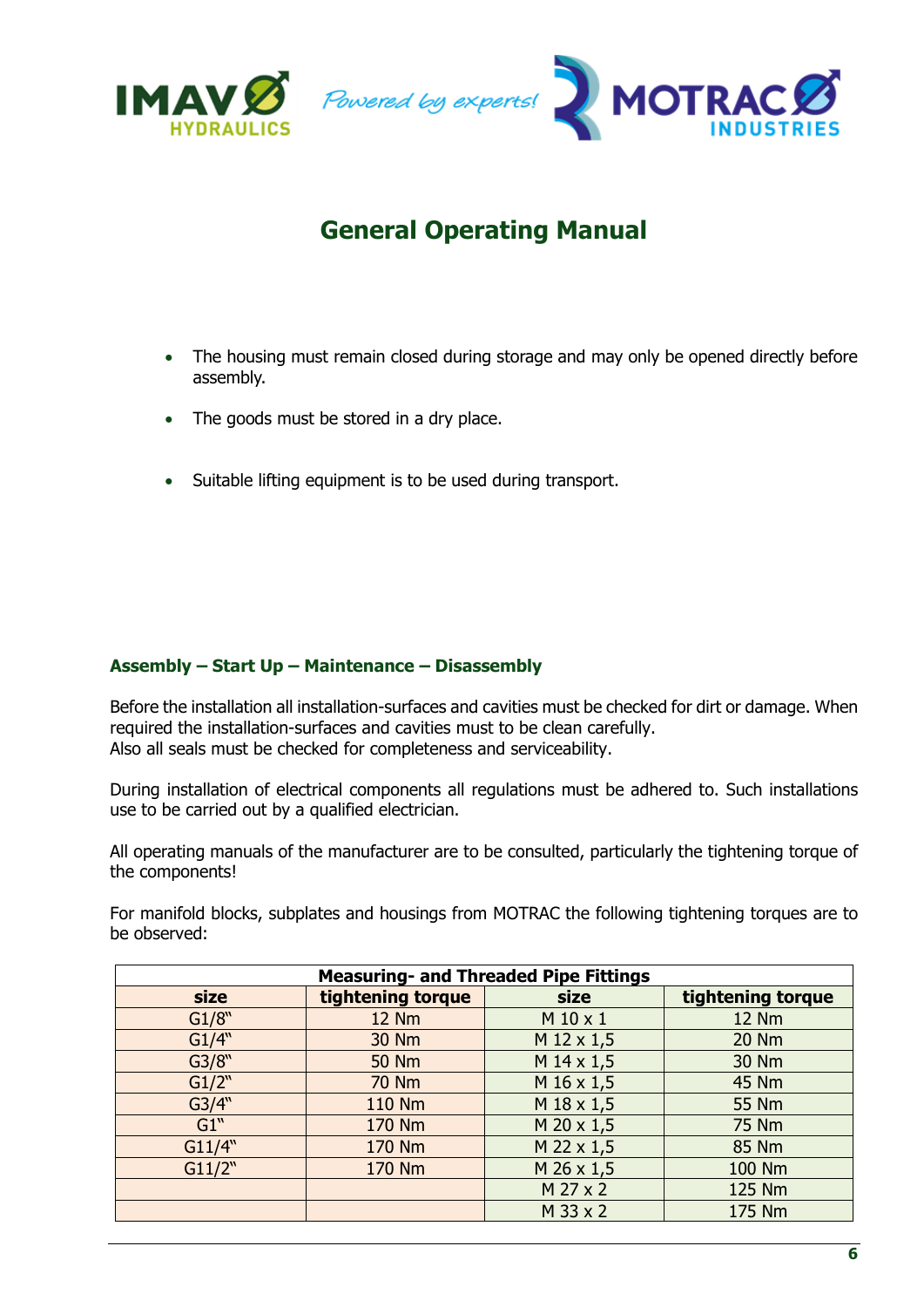



|                             |  | M 42<br>- | $75$ Nm<br>$-$ |  |
|-----------------------------|--|-----------|----------------|--|
|                             |  | M 48      | $75$ Nm        |  |
| $1 - 1 - 1 = 1 - 1 - 0 = 0$ |  |           |                |  |

tolerance: ±20%

On installation using an electrical screwdriver, the tightening torque must be randomly checked. For manual tightening a torque key must be used.



Before operation or to filling the hydraulic system the complete hydraulic system must to be flashed!

New hydraulic oil must be filtered through a 1-3 µm filter.

The hydraulic system must be air-bled before operation.

Use suitable medium only! You will find information on the data sheet of the components. The state of the medium must be checked regularly. Information about the interval you will find at the data sheet of the hydraulic medium.

On installation of components with flange mounting tension-free assembly is important.

MOTRAC-components are not suitable for inversion in liquid!

On use of the components in oscillating applications the spool direction must be different to the direction of the oscillation.

To avoid damage, all hydraulic components need sufficient ventilation!



Latest 3 months after beginning operation all screws, valves and fittings must be checked with a torque key.

This check must be integrated into the regular servicing of the complete system.



During the regular servicing of the complete system the following are to be checked:

- visual check (damage, leakage, etc.)
- check settings
- electric check

In all cases, particularly in cleaning do not use wire or steel wool!

In dismantling all safety regulations must be obeyed.